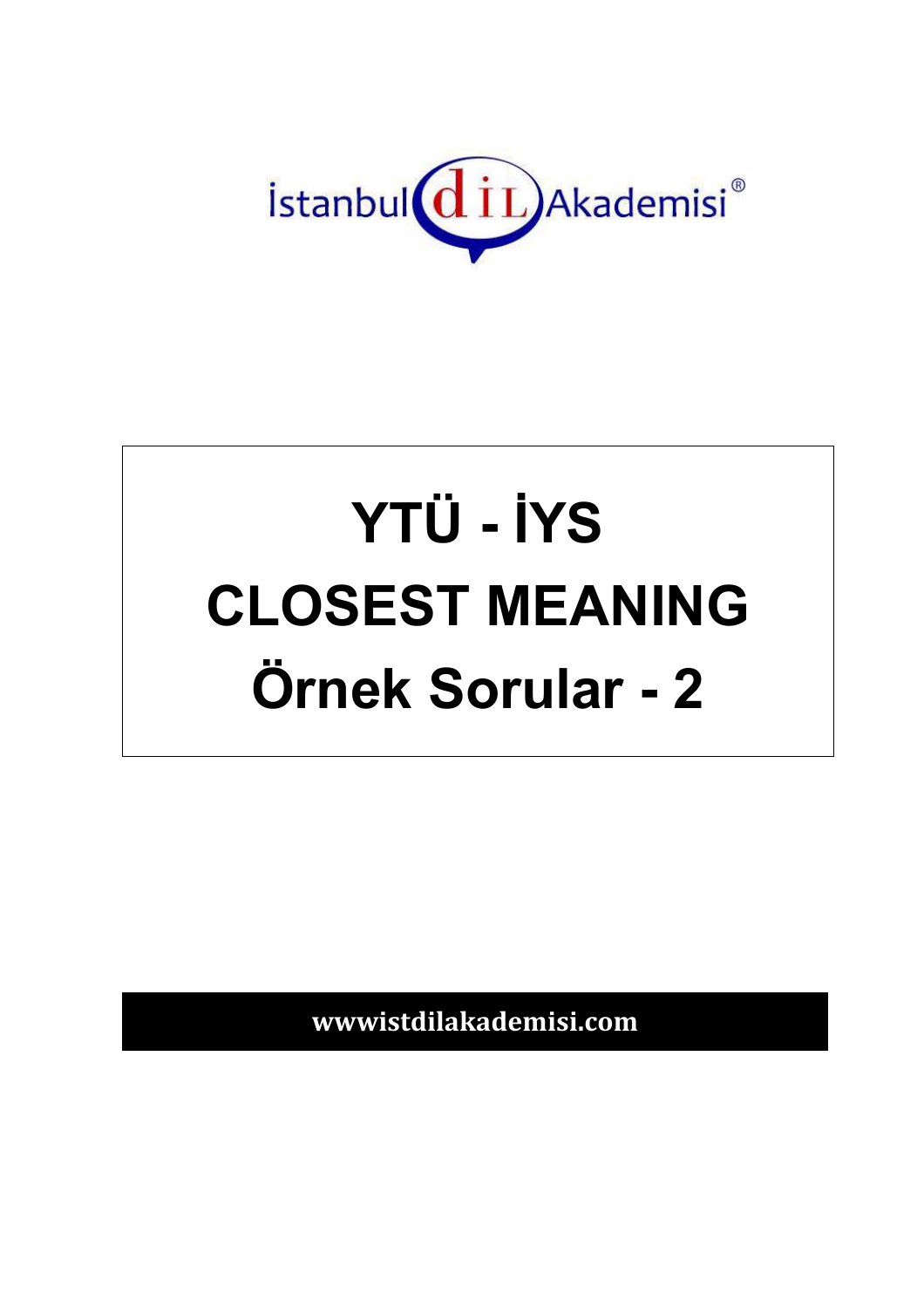#### $i$  STANBUL DIL AKADEMISI **YTÜ İYS CLOSEST MEANING ÖRNEK SORULAR**

#### 1. **No hour is too early or too late to call our plumbing company.**

- A) Our plumbing company does not answer calls that are too early or too late.
- B) Our plumbing company accepts calls at any hour of the day.
- C) Whether you call early or late, our plumbing company will come in one hour.

D) If you call early enough, th our plumbing company will never be late.

- 2. **When TV first became available to large numbers of Americans in the 1950s and 1960s, most producers ignored its possibilities as a tool for education.**
- A) In the 1950s and 1960s, there were not many educational programs about TV in America.
- B) Until the 1950s and 1960s, most of the TV programs in America were tools for education.
- C) In the 1950s and 1960s, most American producers did not view TV as a means of education.
- D) During the 1950s and 1960s, educational programs first became available to Americans.

# 3. **Every decade, the average height of people in Africa grows another centimeter.**

- A) People will be one centimeter taller in the next ten years.
- B) People in Africa grow one centimeter every ten years.
- C) African people's average height increases one centimeter every ten years.
- D) A decade is needed for an African to grow one centimeter taller.

# 4. **If more young people had voted, Mr. Koch would have won the election.**

- A) Mr. Koch won the election without the help of the young voters.
- B) Mr. Koch did not win because there were not many young people who voted.
- C) Since the young people voted in the election, Mr. Koch did not win.
- D) Most young people would have liked to vote so that Mr. Koch wouldn't win the election.

# 5.**The manager have not approved the documents to be delivered to the commission yet.**

- A) If the manager does not check the documents soon, we will have to send them without his approval.
- B) We are too late to send the documents as the manager still hasn't signed them.
- C) The documents sent to the commission were not signed by the manager properly.
- D) The documents we have to send to the commission still lack the manager's approval.

#### 6. **The theory of natural selection made the idea of organic evolution acceptable to scientists.**

- A) It was only after the introduction of the theory of natural selection that scientists paid attention to the idea of organic evolution.
- B) Many scientists accepted the theory of natural selection when the idea of organic evolution was proposed.
- C) Without the theory of natural selection to support it, the idea of organic evolution wouldn't have gained support among scientists.
- D) The theory of natural selection and the idea of organic evolution are inseparable concepts for scientists.

# **www.istdilakademisi.com**

İYS SINAV HAZIRLIK MERKEZİ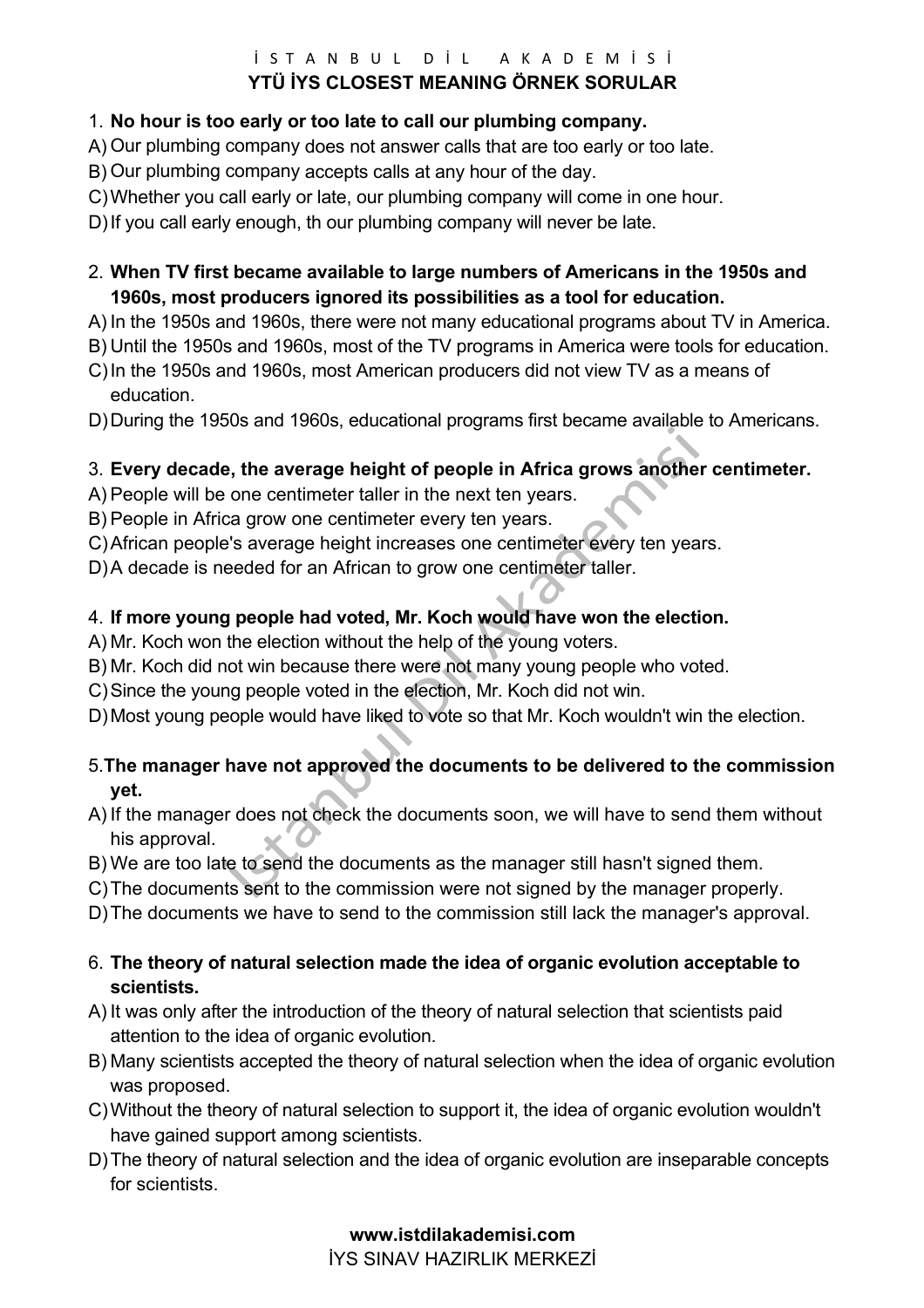#### $i$  STANBUL DIL AKADEMISI **YTÜ İYS CLOSEST MEANING ÖRNEK SORULAR**

# 7. **The criminals were caught by the police while attempting to smuggle drugs into Turkey.**

- A) Attempting to smuggle drugs into Turkey, the police caught the criminals.
- B) Smuggling drugs into Turkey, the police attempted to catch the criminals.
- C) The police attempted to catch the criminals while they were smuggling drugs into Turkey.
- D) The police caught the criminals who were attempting to smuggle drugs into Turkey.

#### 8. **I am going to Latin dance classes and learning Tango this year; it's quite a challenge.**

- A) This year, I am going to learn Latin at Tango classes; it's quite a challenge.
- B) I'm going to Tango dance classes to learn Latin this year, and it is not easy.
- C) It's a challenge! I am going to go to Latin dance classes and learn Tango this year.
- D) This year I am learning Tango at Latin dance classes; it's not at all easy.

# 9. **After she overcame the stress she had at work, she started to make some friends.**

- A) As her stress gradually decreased, more people wanted to be friends with her at work.
- B) Until she overcame it, her work stress had prevented her from making friends with anyone.
- C) Her ability to make friends helped her to deal with stress at work.
- D) Before becoming less stressed, nobody had wanted to be friends with her.
- 10.**When the elderly remember things they used to do in their youth, they often feel a little sadness.**
- A) The elderly frequently feel sad when they remember things they did in their youth.
- B) The elderly sometimes forget to do things they have to do, which makes them feel sad.
- C) As old people try to do things they did when they were young, they struggle because they aren't able to do them anymore as easily as they used to.
- D) As the elderly remember that in the future they won't do many things they do now, they feel a little sadness.

# 11.**Authorities suspect that the Malaysian plane crashed into the sea.**

- A) The Malaysian plane is suspected to have crashed into an unknown object over the sea.
- B) That the Malaysian plane has crashed into the sea is well-known by authorities.
- C) It is suspected that the Malaysian plane will have crashed into the sea when authorities arrive.
- D) The Malaysian plane might have crashed into the sea according to authorities.

# 12.**Weather catastrophes such as tornadoes will strike the Earth more frequently.**

- A) During weather disasters like tornadoes, the Earth gets damaged very badly.
- B) The Earth is going to experience weather disasters such as tornadoes more often.
- C) A weather disaster such as a tornado will probably hit the Earth soon.
- D) As a result of great tornadoes, weather catastrophes are frequently going to happen on the Earth.